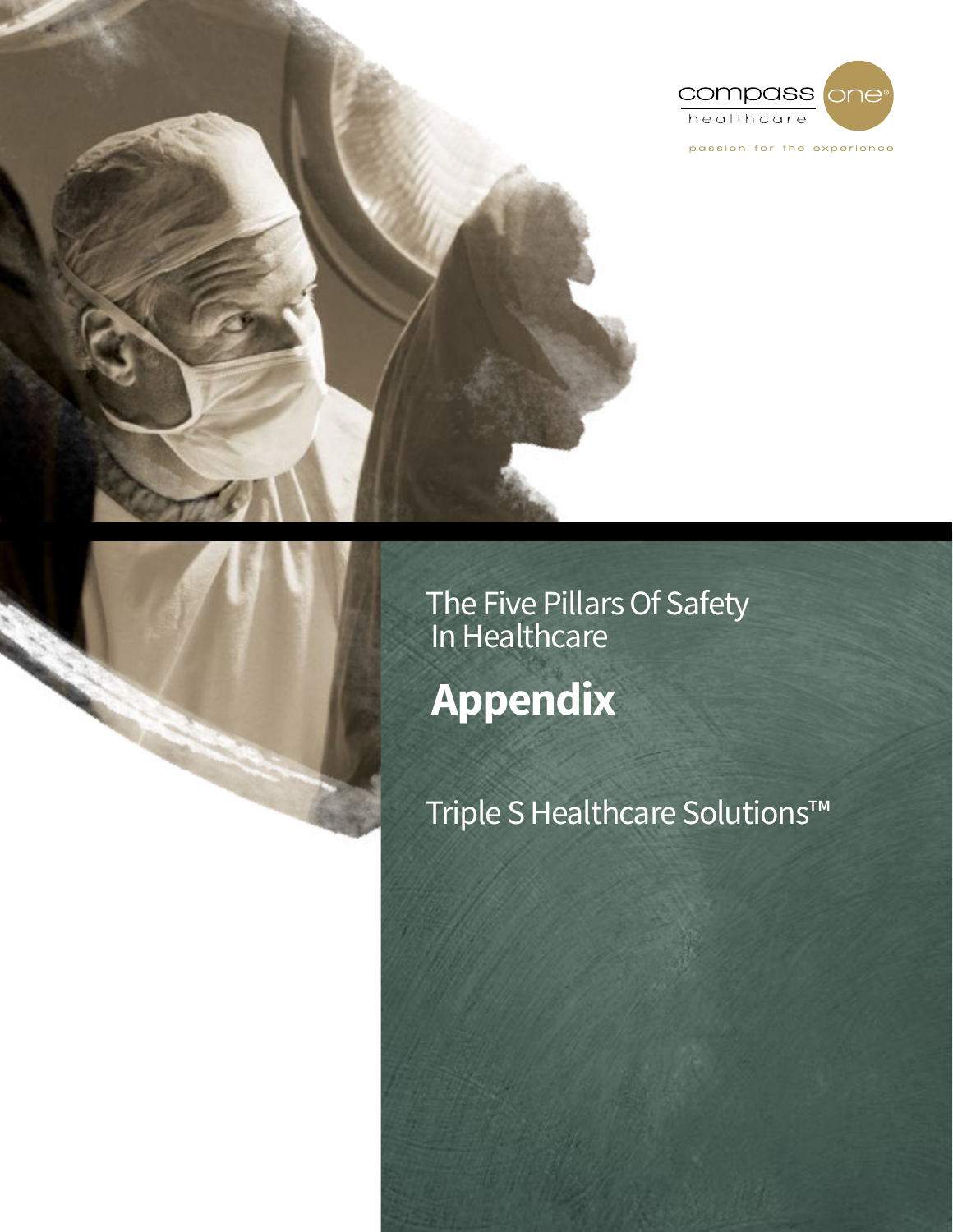| <b>Appendix</b> |                                                                                                                       | Page |
|-----------------|-----------------------------------------------------------------------------------------------------------------------|------|
| <b>15</b>       | Perisept Use at Novant Health System reduces C. diff<br>cases by 68% over 2 year span in North Carolina and Virginia. | 2    |
| 16              | Perisept Use at Medical University of South Carolina                                                                  | 9    |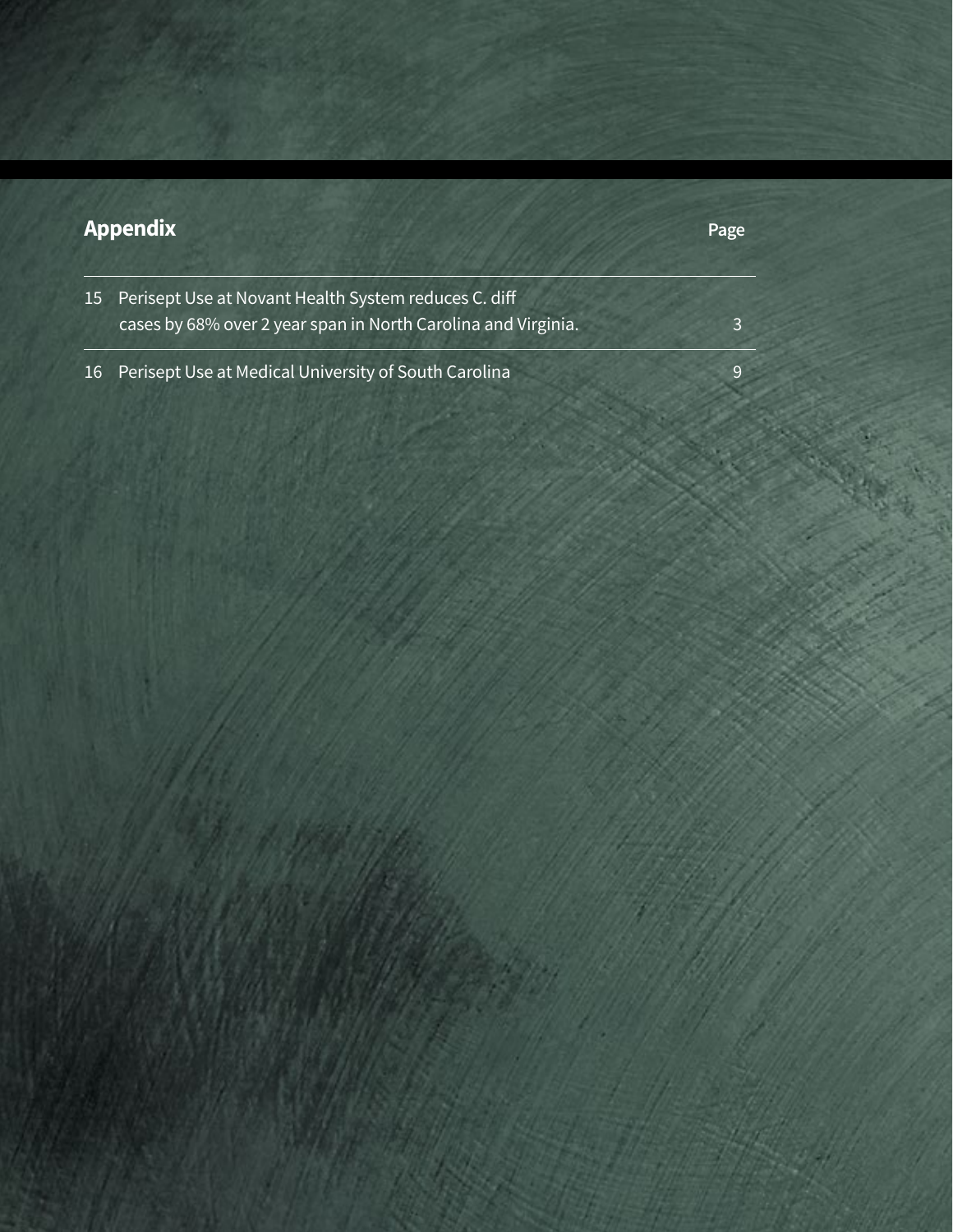



## Case Study: Perisept Use at Novant Health System reduces C. diff cases by 68% over 2 year span in North Carolina and Virginia.

"The key to Perisept is having it communicated properly to the hospital staff and patients. The transition at Novant was smooth and painless because we took the time to educate and train." (John Paul Laberge, System Director of EVS)

**Scope**: In 2018, the Novant Health System implemented the use of Perisept as their system-wide disinfectant in an effort to lower HAI rates. Perisept was introduced across the 13 hospital system, representing a combined 2,200 beds throughout North Carolina and Virginia. Perisept is a sporicidal disinfectant and cleaner that prevents the spread of C. difficile, as well as MRSA and many other common pathogens in healthcare. Perisept has a 2-minute kill claim of C. diff with a 99.9999% efficacy. The product is currently being used in over 100 hospitals. The implementation of the disinfectant included training on how to properly dilute the product to its 1:32 ratio and how to safely and efficiently use the product as a cleaner and disinfectant.

**Results:** Along with other infection prevention measures and the introduction of Perisept, the new process provided a 68% decrease in C. diff outbreaks system wide. In 2017, there were 320 C. diff outbreaks across the 13 Novant locations. In 2019, there were 101 C. diff cases. This decrease from 320 cases to 101 cases represents a 68% decrease over the two year span. This decrease in C. diff cases helped reduce Novant's expenses on HAI's by almost \$2,300,000.

**Details:** Perisept was officially introduced system-wide in the middle of 2018. Since then, Novant Health has been using Perisept across 13 hospitals, house-wide. The disinfectant is being used in all areas of the hospitals, including all patient rooms, offices, OR's, and ER's. Perisept is used on all surfaces except for the floors. This includes restrooms, glass, stainless steel, monitors, mattresses, and all touch points.

The 320 C. diff cases in 2017 represents a baseline before Perisept was introduced. During the transition year of 2018, the hospital began to see results immediately with a decrease to 181 cases. In 2019, the number of cases dropped even further to 101. Along with the decrease in C. diff cases, came a drastic decrease in costs for Novant. In this study, the average cost of a C. diff case is \$10,500, therefore, by going from 320 to 101 C. diff cases, the system saved \$2,299,500.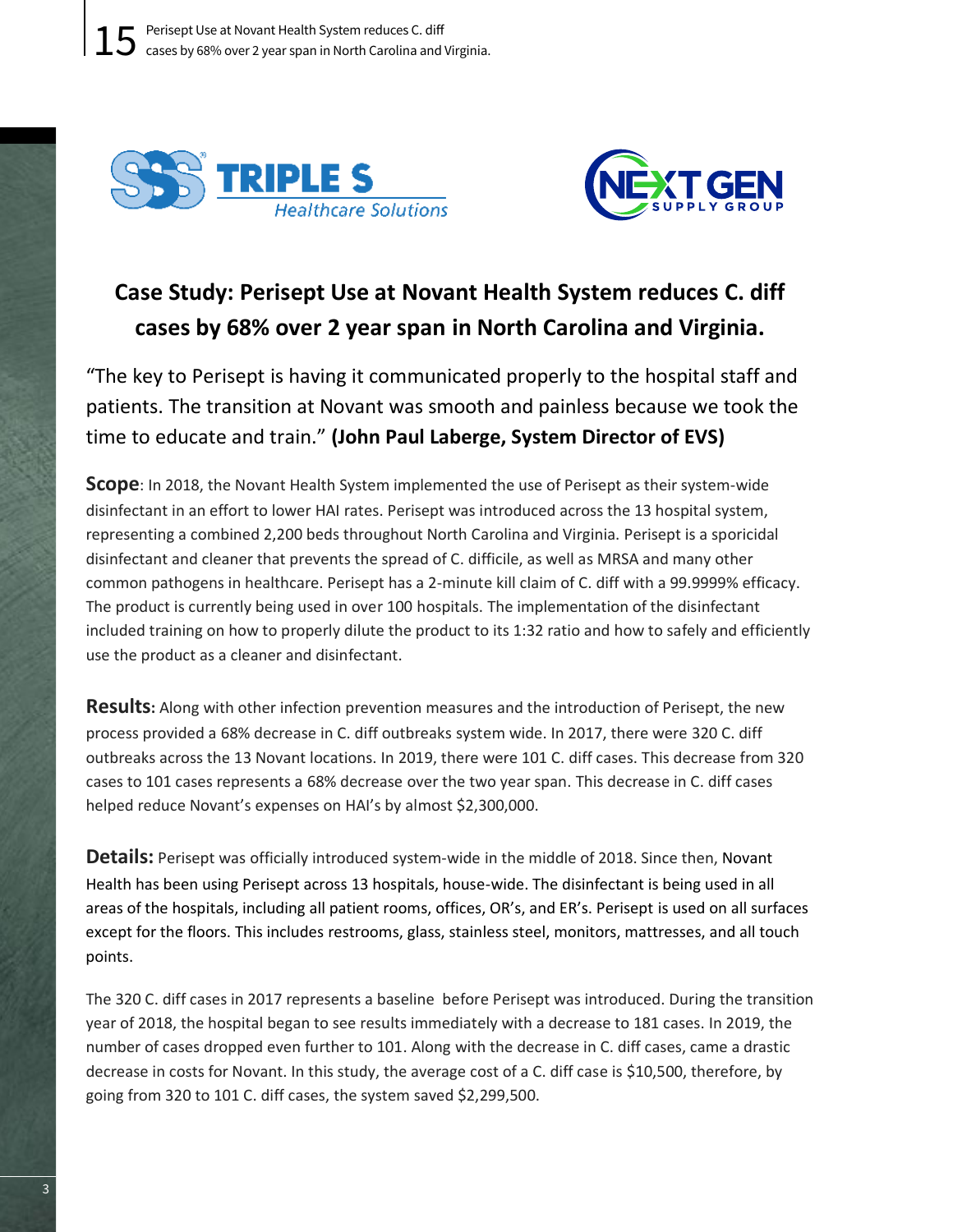

**NOVANT SYST EM C -DIF F COST YOY**

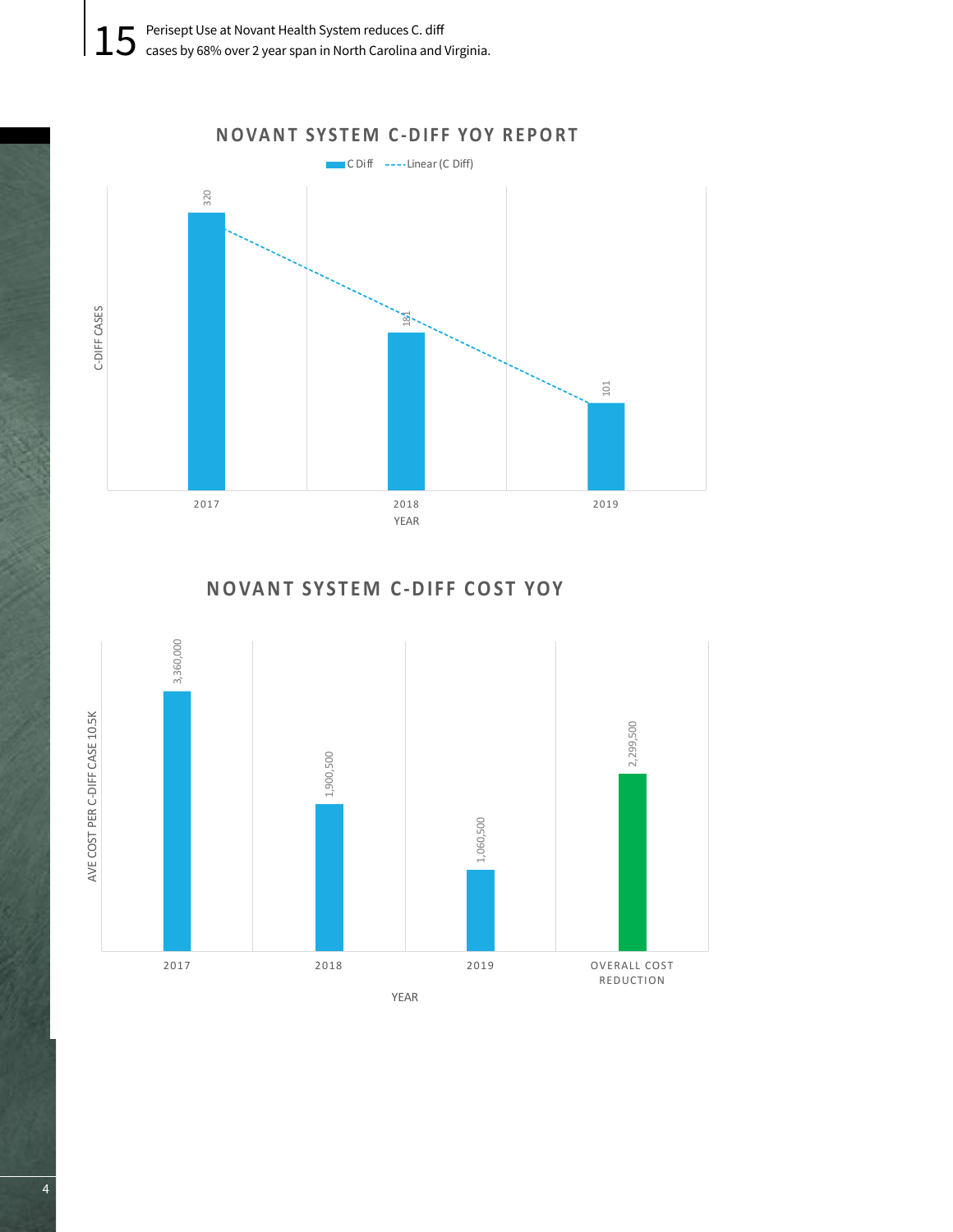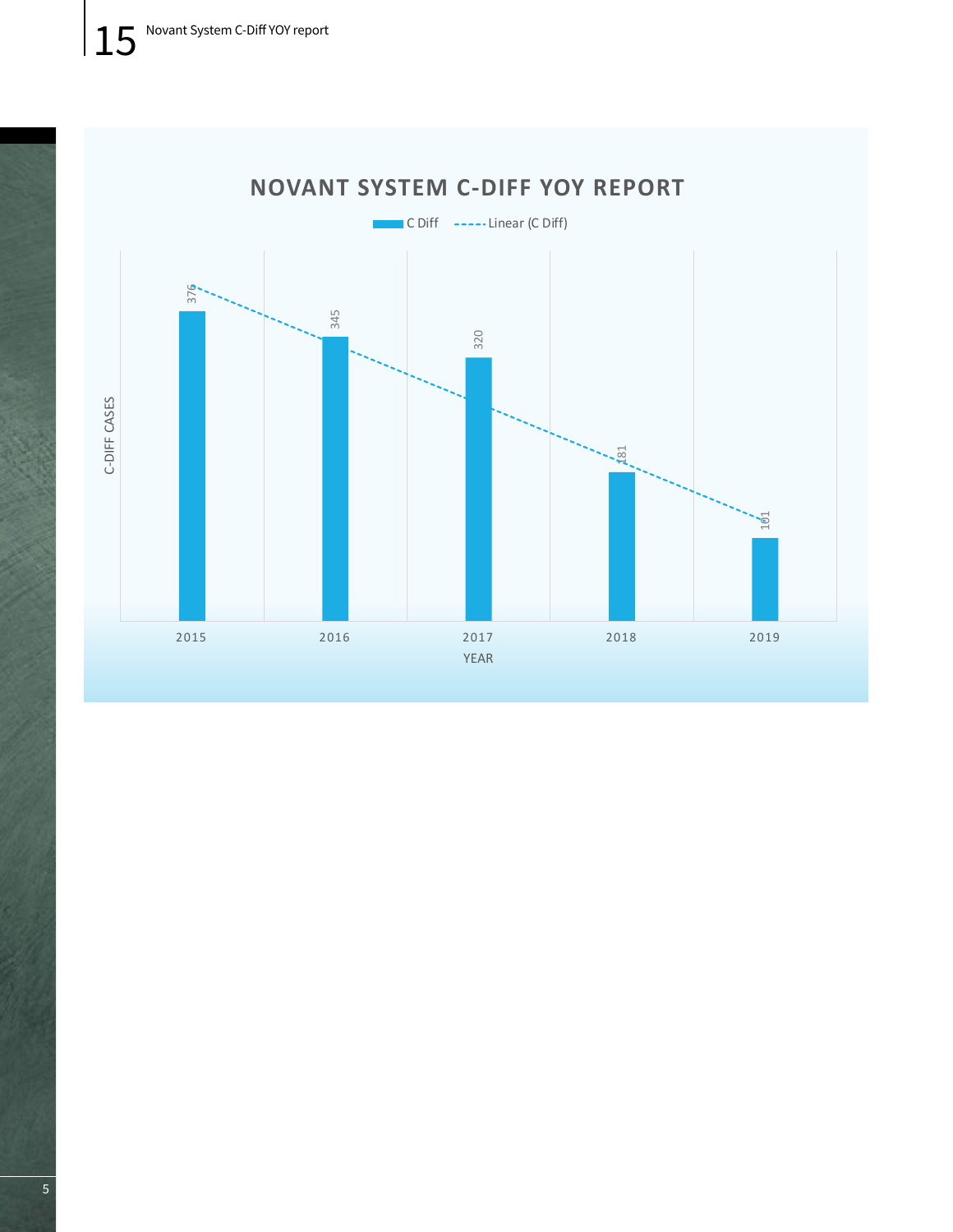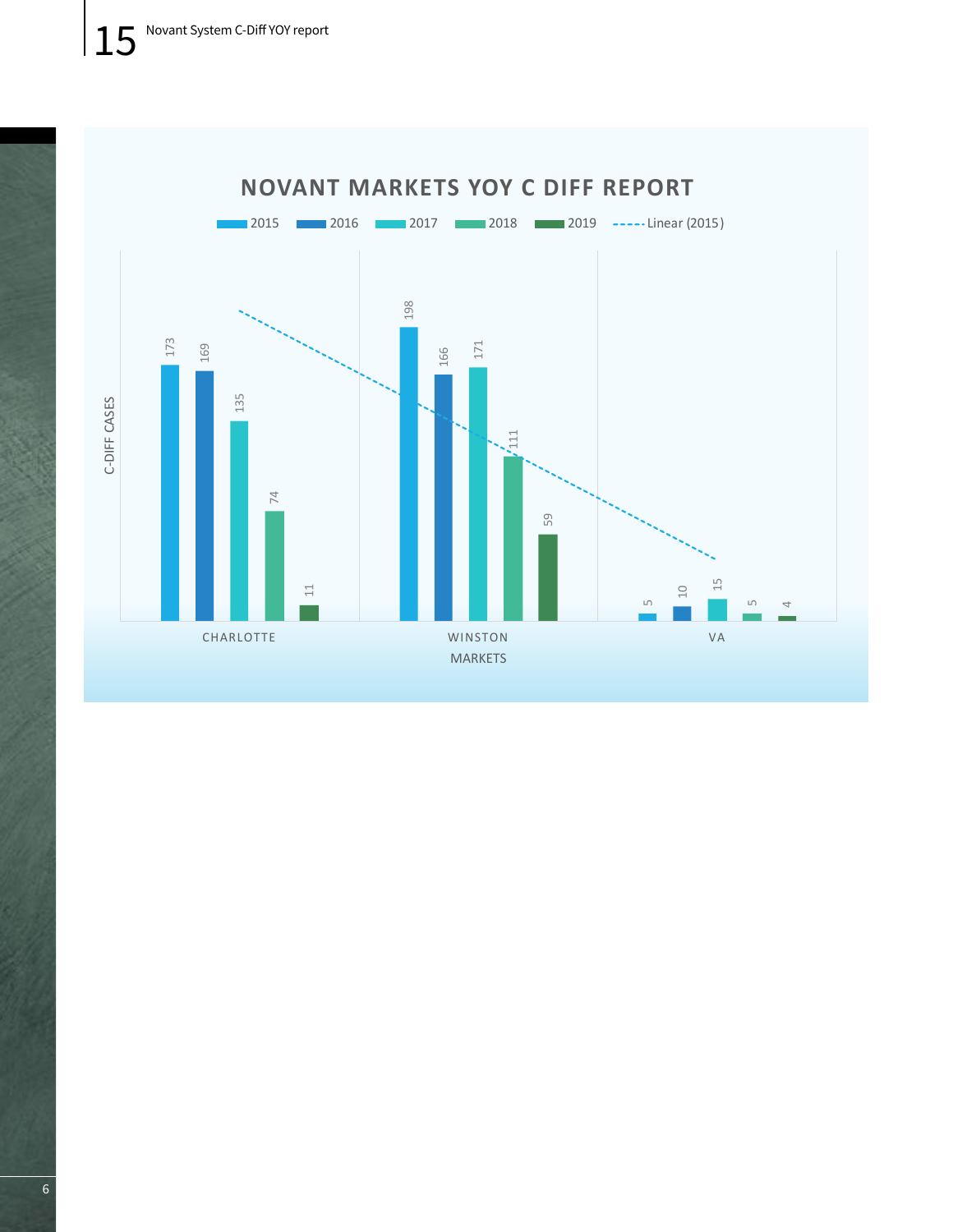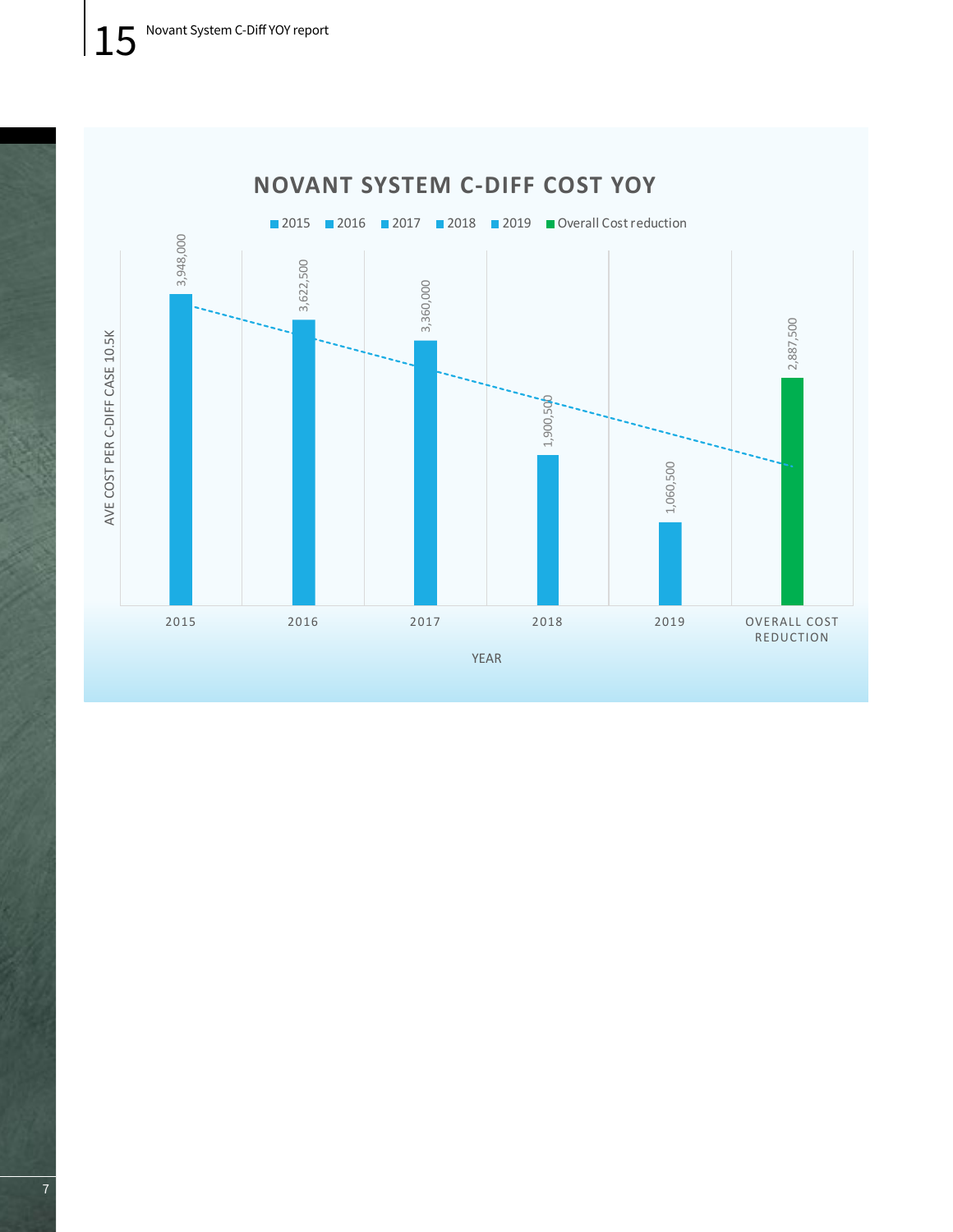

## System Turn Time ave YoY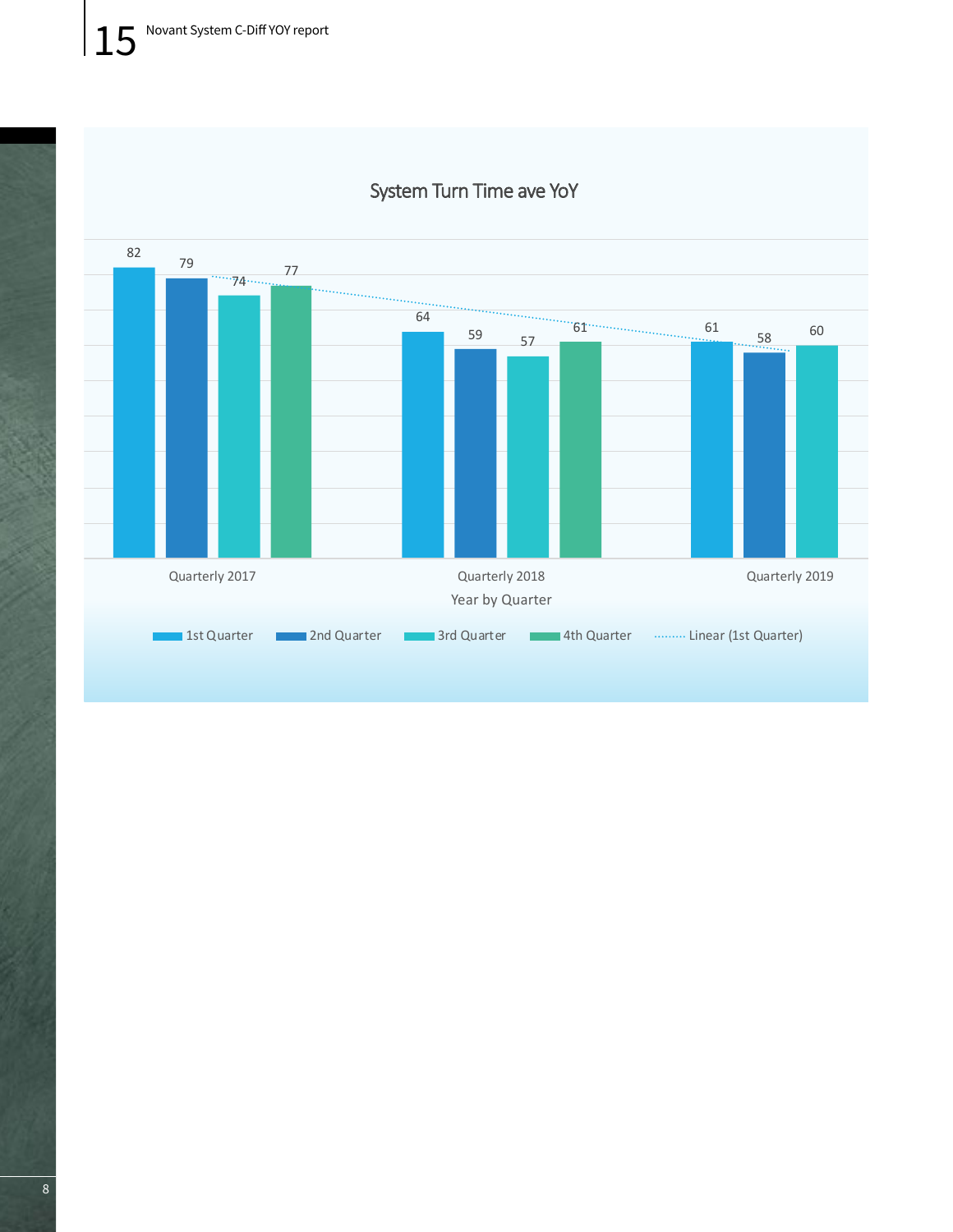



## Case Study: Perisept Use at Medical University of South Carolina reduces annual C. diff rate by 40% in 10 months of use.

**Scope**: In March 2019, the Medical University of South Carolina (MUSC) implemented the use of Perisept as their system-wide disinfectant in an effort to lower HAI rates. A training session of all managers and staff was conducted during a 2-day kickoff event. Perisept was introduced to multiple hospitals comprising of almost 900 beds in Charleston, South Carolina.

**Results:** Along with other infection prevention measures and the introduction of Perisept, the new process provided a 40% decrease in the C. diff rate for MUSC. In 2018, before they were using Perisept throughout the system, the C. diff rate was .52. In 2019, that rate decreased to .31. This decrease represents a 40% decrease year over year.

**Details:** Perisept was officially introduced across MUSC on March 1st, 2019. Since then, MUSC has been using the sporicidal disinfectant in all areas of the hospitals, including the patient rooms, offices, OR's, and ER's. Perisept is used on all surfaces except for the floors. This includes restrooms, glass, stainless steel, monitors, mattresses, and all touch points.